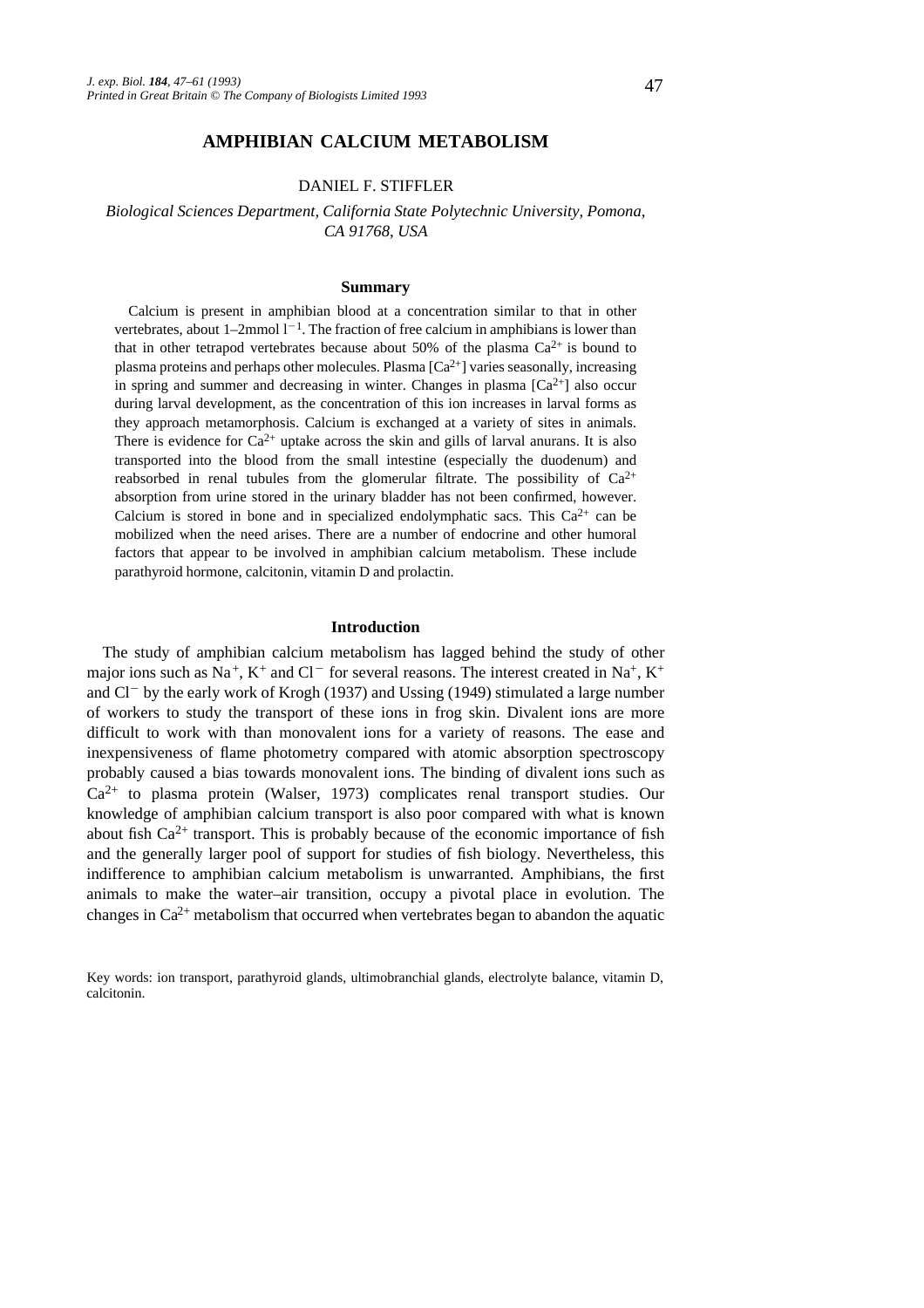habitat and a ready supply of dissolved ions at the interface between their epithelial exchange surfaces and the water in favour of a terrestrial existence may provide clues to a greater understanding of  $Ca^{2+}$  regulation in tetrapods in general and for human medicine in particular. Calcium ions, although at a low concentration in bodily fluid compared with  $Na<sup>+</sup>$ , Cl<sup>-</sup> or even K<sup>+</sup>, are critically important for a wide variety of physiological and biochemical functions, such as membrane stabilization, muscle contraction, nerve transmission, cell secretion and enzyme regulation.

### **The physical state of calcium in the blood**

Total  $Ca^{2+}$  concentration in amphibian blood (Table 1) is very similar to that of other vertebrate groups. Total  $[Ca^{2+}]$  does not begin to describe  $Ca^{2+}$  availability for biochemical function or even for transport of  $Ca^{2+}$  into cells where it can be used. Because of the physical nature of proteins and divalent ions, a significant portion of the calcium that exists in biological fluids is bound and therefore unavailable for ionic interactions. This binding of  $Ca^{2+}$  to plasma protein is greatest, among tetrapods, in the Amphibia (Table 2), where only half of the plasma calcium is ionized.

### **Seasonal and developmental changes in calcium metabolism**

It would be a mistake to conclude that, once protein binding is accounted for, the description of amphibian blood calcium is complete. Plasma  $[Ca^{2+}]$  fluctuates seasonally and during development. There are seasonal alterations in the structure and apparent function of the parathyroid glands (Dougherty, 1973). In the winter, the parathyroid cells shrink and the spaces between them enlarge. Histological evidence of secretory activity

|                            | Plasma $\lceil Ca^{2+} \rceil$ |                                 |
|----------------------------|--------------------------------|---------------------------------|
|                            | $(mmol1^{-1})$                 | Reference                       |
| Anurans                    |                                |                                 |
| Rana pipiens               | 1.47                           | Sasayama and Clark (1984)       |
| Rana catesbeiana           |                                |                                 |
| Larvae                     | 1.81                           | Oguro et al. (1975)             |
| <b>Adults</b>              | 2.55                           | Oguro et al. (1975)             |
| Rana temporaria            | 2.50                           | Simkiss (1968)                  |
| <b>Bufo</b> marinus        | 3.30                           | Tufts and Toews (1985)          |
| Xenopus laevis             | 1.39                           | McWhinnie and Scopelliti (1978) |
| Urodeles                   |                                |                                 |
| Desmognathus monticola     | 1.60                           | Wittle (1983)                   |
| Notophthalmus viridenscens | 2.13                           | Wittle and Dent (1979)          |
| Cynops pyrrhogaster        | 2.45                           | Uchiyama (1980)                 |
| Tylototriton andersoni     | 1.93                           | Oguro and Sasayama (1978)       |
| Ambystoma tigrinum         |                                |                                 |
| Larvae                     | 0.60                           | Stiffler et al. (1987)          |
| <b>Adults</b>              | 1.00                           | Stiffler (1991)                 |
| Ambystoma mexicanum        | 1.62                           | Kingsbury and Fenwick (1989)    |

Table 1. *Plasma calcium ion concentrations in amphibians*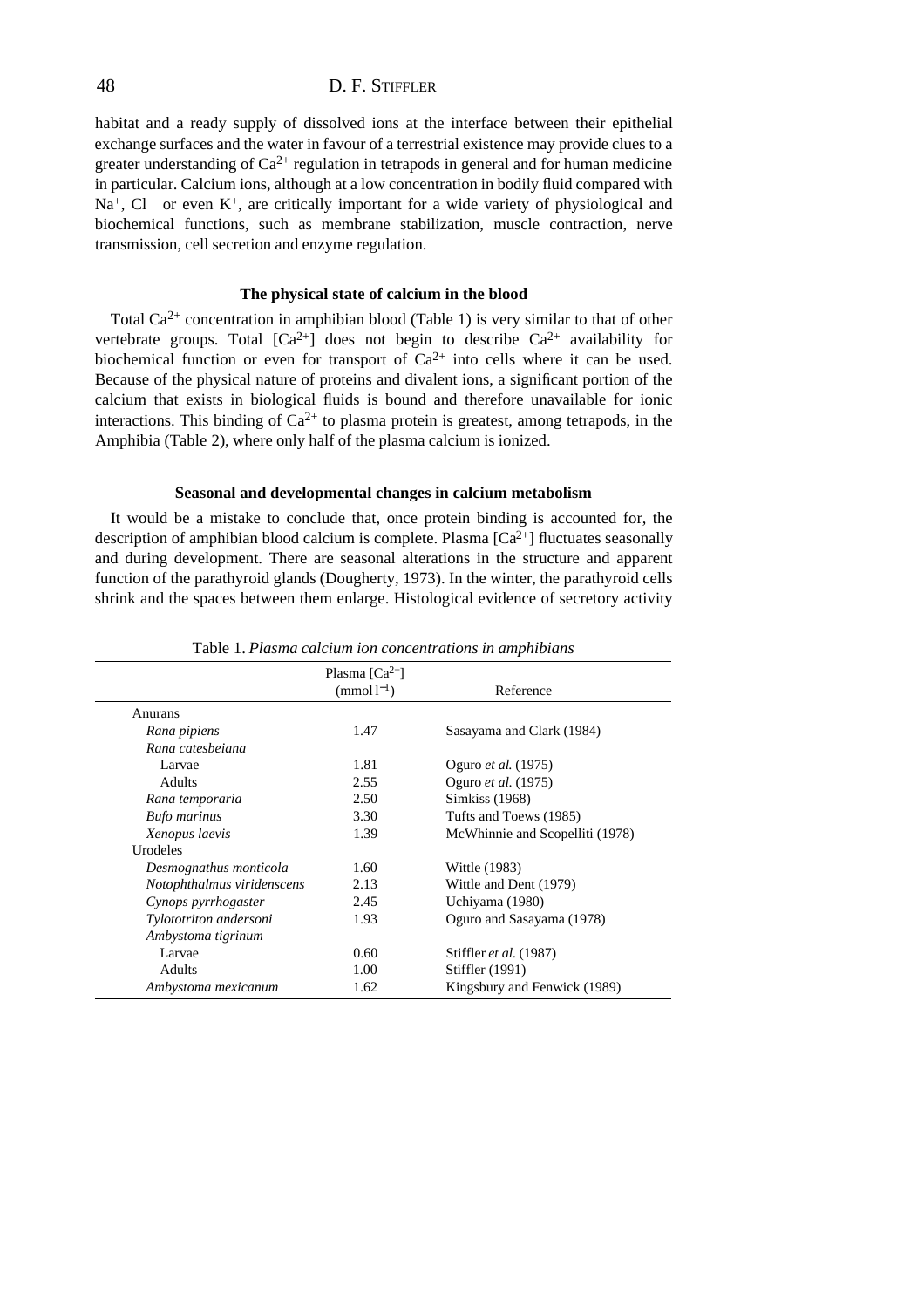|                  | Percentage     |                           |
|------------------|----------------|---------------------------|
| Group            | free $Ca^{2+}$ | Reference                 |
| Mammalia (dog)   | 84             | Walser (1963)             |
| Aves (quail)     | 58             | Clark and Sasayama (1981) |
| Reptilia (snake) | 61             | Clark and Dantzler (1975) |
| Amphibia (frog)  | 50             | Sasayama and Clark (1984) |

Table 2. *Protein binding of calcium and free ionized calcium*

associated with, for example, Golgi complexes, is also reduced in the winter. The parathyroid glands of *Notophthalmus viridenscens* (Wittle and Dent, 1979) do not regress in the winter. Paralleling the histological changes in *R*. *pipiens* are annual cycles in plasma  $[Ca^{2+}]$ , with  $[Ca^{2+}]$  falling in the winter and rising in the spring and summer in *Rana pipiens* (Fig. 1: Robertson, 1977).

During metamorphosis, changes in plasma [Ca2+] also occur. In *Rana catesbeiana*, plasma Ca<sup>2+</sup> concentration increases steadily from less than  $8$ mgdl<sup>-1</sup> in tadpoles to near 12mgdl<sup>-1</sup> in adults (Fig. 2: Oguro et al. 1975). Larval *A. tigrinum* have about 40% lower plasma [Ca2+] than adults (Stiffler *et al*. 1987; Stiffler, 1991). Larval amphibians have cartilaginous skeletons that do not become ossified until metamorphosis. The increasing  $[Ca^{2+}]$  may be supplying the osteoblasts with the minerals needed to ossify the skeleton. In anurans, a specialized collection of structures known as the paravertebral lime-sacs or endolymphatic sacs (see below) appear to supply  $Ca^{2+}$  for this purpose at metamorphosis (Pilkington and Simkiss, 1966). Larval urodeles lack parathyroid glands; these structures appear at metamorphosis (Clark, 1983).

#### **Sites of calcium exchange**

Amphibians possess a large number of exchange sites for calcium. These calcium exchanges occur between body fluid compartments and between the environment and body fluids. Uptake of calcium from the environment can occur across the skin



Fig. 1. Seasonal rhythm in plasma [Ca2+] in *Rana pipiens*. Data replotted from Robertson (1977). Values are mean ± S.E.M., *N*=15–30 frogs at each point.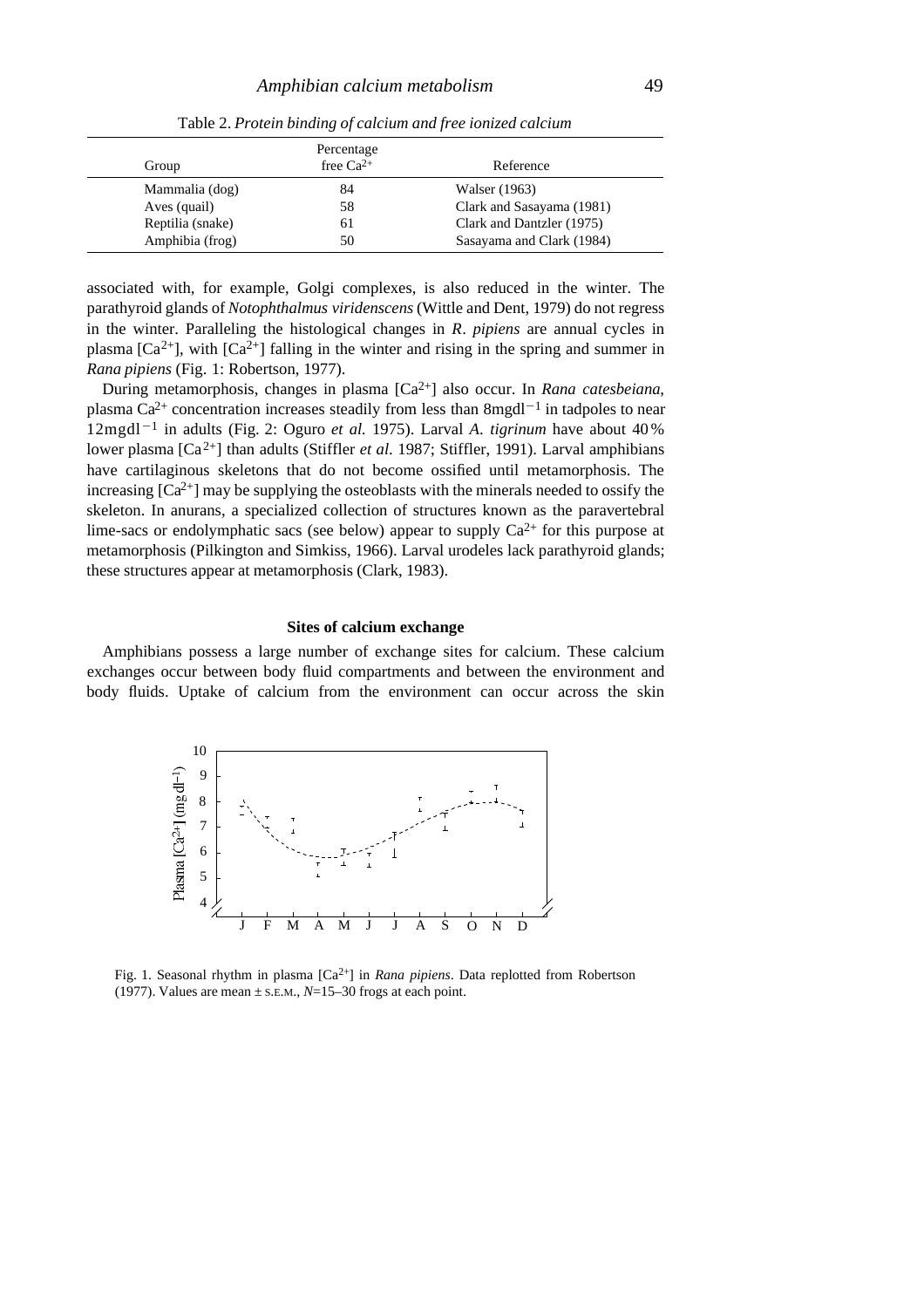(Watlington *et al*. 1968; Baldwin and Bentley, 1981*a*,*b*; Kingsbury and Fenwick, 1989), across gills, at least in anuran tadpoles (Baldwin and Bentley, 1980), and at the surface of the small intestine (primarily duodenum; Robertson, 1975, 1976).

#### *Skin*

In isolated, short-circuited *Rana pipiens* skin with Ringer's solution bathing both sides, the influx of  $Ca^{2+}$  was consistently and significantly greater than the efflux, suggesting active transport (Watlington *et al.* 1968). These observations have not been replicated. A study by Baldwin and Bentley (1981*a*) found no significant difference between influx and efflux of  $Ca^{2+}$  in isolated *R*. *pipiens* skin. Seasonal differences were suggested as a possible explanation of this disparity because the latter study (Baldwin and Bentley, 1981*a*) was performed in winter; however, season was not specified in the former study (Watlington *et al.* 1968). Investigation of unidirectional  $Ca^{2+}$  fluxes across isolated *R. pipiens* cutaneous epithelial sheets also failed to demonstrate significant net fluxes (Zadunaisky and Lande, 1972). Baldwin and Bentley (1981*b*) also studied cutaneous exchanges of Ca<sup>2+</sup> in two urodeles, *Ambystoma tigrinum* and *Necturus maculosus*. As with their studies on frog skin, there were no significant differences between influx and efflux in isolated short-circuited salamander skin, suggesting that active transport was not involved. Since measurements were made in both winter and summer, season did not appear to play a role. However,  $Ca^{2+}$  influxes in whole animals (larval *A. tigrinum*) were much greater than those in isolated skin, suggesting that something supporting  $Ca^{2+}$  transport in the whole animal is missing from isolated skin. Calcium uptake in *Ambystoma mexicanum* was reported to be 0.079mmolkg<sup>-1</sup> day<sup>-1</sup> in July and 0.03 mmolkg<sup>-1</sup> day<sup>-1</sup> in August; however, effluxes were not given (Kingsbury and Fenwick, 1989). These conflicting results do not provide a clear indication of the possible role of amphibian skin in  $Ca^{2+}$  transport



Fig. 2. Changes in plasma [Ca2+] in *Rana catesbeiana* during metamorphosis. Data replotted from Oguro *etal*. (1975). Values are mean ± S.E.M. *N*=9–61 at each point.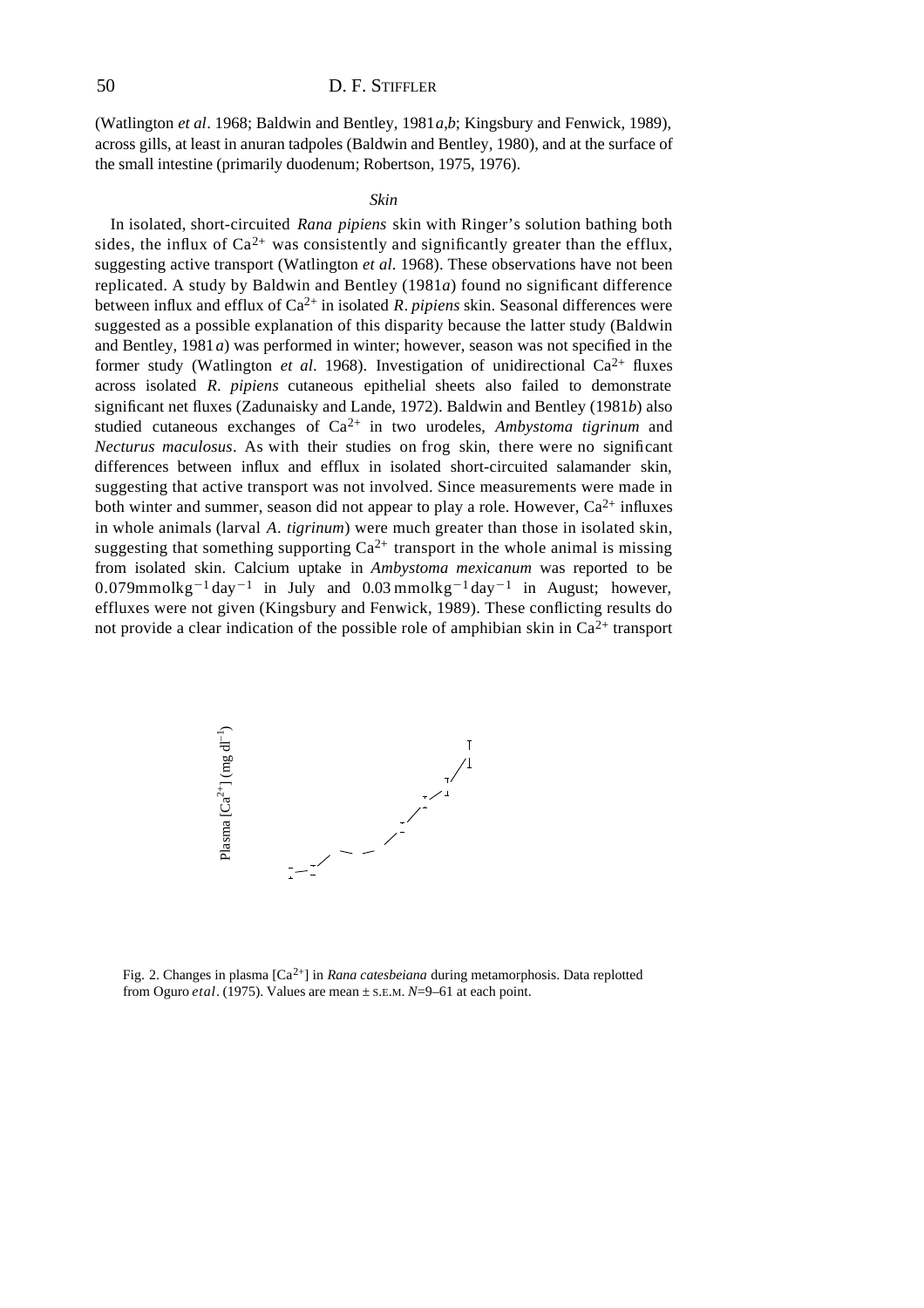(Table 3). The studies of isolated skin were performed with Ringer's solution bathing both sides of the skin. This non-physiological situation is known to obscure net Cl<sup>-</sup> uptake in frog skin (Kirschner, 1983). Obviously, further study of cutaneous  $Ca^{2+}$ exchange will be necessary before it is certain whether  $Ca^{2+}$  is, or is not, transported in net quantities across amphibian skin.

### *Gills*

*Rana catesbeiana* tadpoles take up significant amounts of  $Ca^{2+}$  from the bathing medium  $(0.13$ mmol  $g^{-1}$  day<sup>-1</sup>) and about 75% of this can be shown to cross gill epithelia (Baldwin and Bentley, 1980). The gills of *A*. *tigrinum* and *N*. *maculosus*, however, appear not to support significant Ca<sup>2+</sup> uptake (Baldwin and Bentley, 1981*b*).

|                     | Direction of | Size of flux                            |                              |
|---------------------|--------------|-----------------------------------------|------------------------------|
| Species             | flux         | $(mmolcm-2h-1)$                         | Reference                    |
| In vitro            |              |                                         |                              |
| Rana pipiens        | Influx       | 0.178                                   | Watlington (1979)            |
|                     | Efflux       | $-0.077$                                |                              |
|                     | Net flux     | 0.091                                   |                              |
| Rana pipiens        |              |                                         | Baldwin and Bentley (1981a)  |
| November            | Influx       | 0.86                                    |                              |
|                     | Efflux       | $-0.50$                                 |                              |
| February            | Influx       | 0.21                                    |                              |
|                     | Efflux       | $-0.59$                                 |                              |
| February            | Influx       | 0.22                                    |                              |
|                     | Efflux       | $-0.34$                                 |                              |
| Necturus maculosus  |              |                                         | Baldwin and Bentley (1981b)  |
|                     | Influx       | 1.80                                    |                              |
|                     | Efflux       | $-1.40$                                 |                              |
| Ambystoma tigrinum  |              |                                         | Baldwin and Bentley (1981a)  |
| Neotene             | Influx       | 0.80                                    |                              |
| Adult               | Influx       | 1.50                                    |                              |
|                     |              | $(\mu \text{molkg}^{-1} \text{h}^{-1})$ |                              |
| In vivo             |              |                                         |                              |
| Rana pipiens        | Influx       | 3.33                                    | Baldwin and Bentley (1981a)  |
|                     | Efflux       | 6.67                                    |                              |
| Necturus maculosus  |              |                                         | Baldwin and Bentley (1981b)  |
|                     | Influx       | 4.58                                    |                              |
|                     | Efflux       | 2.91                                    |                              |
| Ambystoma tigrinum  |              |                                         | Baldwin and Bentley (1981b)  |
| Neotene             | Influx       | 4.17                                    |                              |
|                     | Efflux       | Not detected                            |                              |
| Adult               | Influx       | 2.08                                    |                              |
|                     | Efflux       | 13.75                                   |                              |
| Ambystoma mexicanum |              |                                         | Kingsbury and Fenwick (1989) |
| July                | Influx       | 3.28                                    |                              |
| August              | Influx       | 1.27                                    |                              |

Table 3*. Cutaneous Ca2+ fluxes*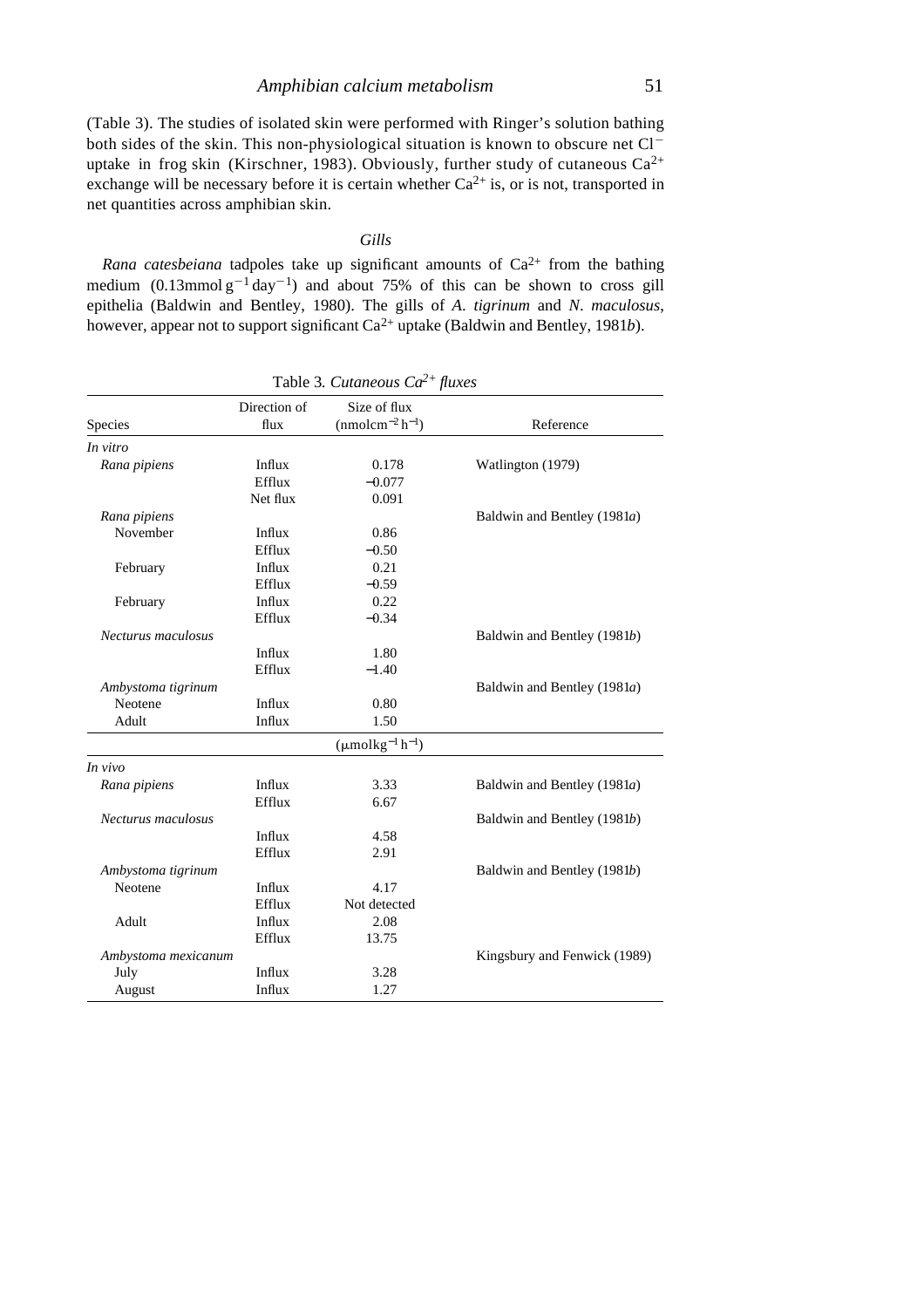### *Intestine*

The final site of uptake for calcium in amphibians is the small intestine, which absorbs dietary Ca<sup>2+</sup>. In whole-gut preparations from *Rana pipiens*, the everted gut sac is able to concentrate  $Ca^{2+}$  2.7-fold in the serosal medium (Robertson, 1975). When the duodenum is examined in isolation from the jejunum and ileum, the concentration ratio of that segment is approximately 3.0 while the jejunum–ileum combination produces a ratio of about 2.0 (Robertson, 1975). Duodenal Ca<sup>2+</sup> transport is maximal at night (Robertson, 1976).

There are several sites where loss of calcium to the environment could occur. In addition to diffusion of calcium across the skin or the gills, urinary loss of calcium ions is potentially great.

### *Kidney*

Renal tubular transport of calcium reduces Ca2+ loss in the urine of *Rana pipiens* (Cortelyou, 1967; Sasayama and Clark, 1984) and *Notophthalamus viridenscens* (Wittle and Dent, 1979). Urinary calcium concentration is approximately 4% of plasma calcium concentration in *Rana pipiens* (Cortelyou, 1967) and 3.9% in *Notophthalamus viridenscens* (Wittle and Dent, 1979). This suggests that large amounts of  $Ca^{2+}$  are reabsorbed from the filtered plasma and, after correction for bound (unfilterable) calcium in the plasma, it has been shown that 60% of filtered  $Ca^{2+}$  is reabsorbed by renal tubules in *R*. *pipiens* (Sasayama and Clark, 1984).

#### *Urinary bladder*

The amphibian urinary bladder is another possible site for calcium transport. This epithelium is capable of active sodium transport (Bentley, 1971) and the potential exists for active calcium transport from the urine into the blood. In a study of toad bladder (*Bufo marinus*) permeability to  $Ca^{2+}$ , Walser (1970) found that resting calcium permeability is vanishingly low  $(4 \times 10^{-9} \text{cm s}^{-1})$  but that a number of factors, including the presence of  $Cl^-$  in the bathing medium, increased calcium permeability. It was suggested that calcium crosses the toad bladder as the ion CaCl<sup>+</sup>. A second study of  $Ca^{2+}$  flux ratios across toad bladder failed to show conclusive evidence of active  $Ca^{2+}$  transport; several individual bladders showed influxes to be significantly greater than effluxes, however (Walser, 1971).

In addition to exchanges of calcium between animals and their environments, there are exchanges of this ion between compartments within the body. Calcium exchanges between bone and extracellular fluid play an important role in amphibian calcium metabolism (Yoshida and Talmage, 1962). In addition to calcium storage depots in bone, amphibians (primarily anurans) have a novel  $Ca^{2+}$  storage site. This is the endolymphatic sac, which arises from the junction of the saculus and utriculus of the inner ear (Pilkington and Simkiss, 1966). This structure enlarges in anurans till it surrounds the brain in the cranial cavity and extends down the spinal canal, protruding as vertebral limesacs between the vertebrae. The name 'lime-sacs' derives from the fact that this structure is filled with calcium carbonate crystals that can be mobilized as  $Ca^{2+}$  as the need arises (Simkiss, 1968; Pilkington and Simkiss, 1966).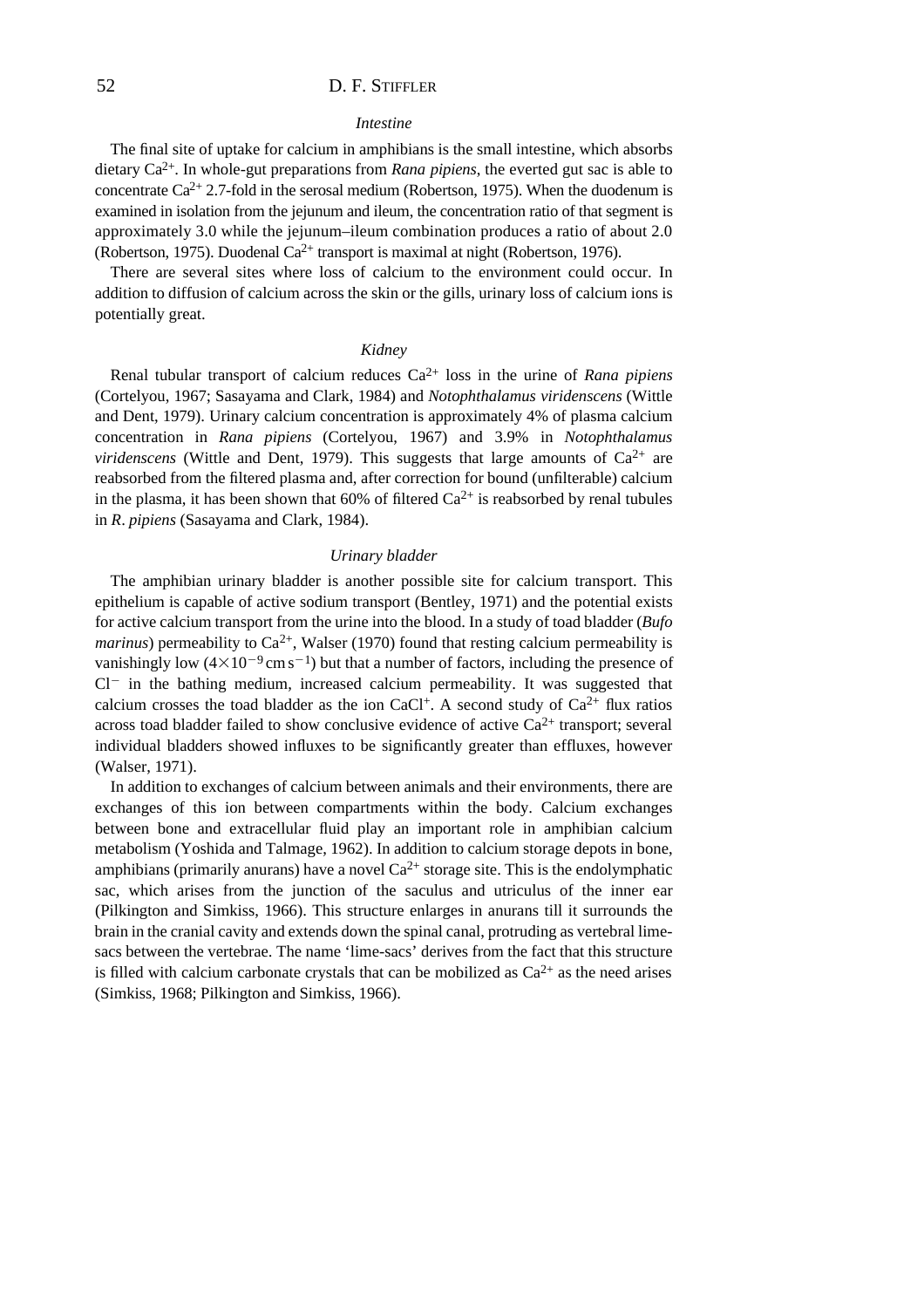### **Hormonal control of calcium exchanges**

### *Parathyroid hormone*

Parathyroid glands are found in all anurans but are lacking in larval urodeles (Baldwin, 1918). In those amphibians that possess parathyroid glands, the parathyroid hormone (PTH) is usually hypercalcaemic. Parathyroidectomy (Fig. 3 and see Fig. 5) causes significant decreases in plasma [Ca2+] in *R*. *pipiens* (Cortelyou *et al*. 1960), larval *R*. *catesbeiana* (Sasayama and Oguro, 1975), *Notophthalamus viridenscens* (Wittle and Dent, 1979), *Tylototriton andersoni* (Oguro and Sasayama, 1978), *Desmognathus monticola* (Wittle, 1983) and *Cynops pyrrhogaster* (Oguro, 1969). Each of the calcium exchange sites discussed above is a potential target for PTH.

Calcium uptake by the skin of *R*. *pipiens* showed a transient increase shortly after treatment with parathyroid hormone (Watlington *et al*. 1968). This response was not seen in a later study of this species (Baldwin and Bentley, 1981*a*). Similarly,  $Ca^{2+}$  uptake by the gills of *R*. *catesbeiana* tadpoles was not stimulated by PTH (Baldwin and Bentley, 1980).

The renal responses to parathyroidectomy and administration of PTH are not clear. Injection of the hormone increases, rather than decreases, urinary  $[Ca^{2+}]$  (Cortelyou, 1967). It was suggested that PTH mobilizes  $Ca^{2+}$  from bone and that the resulting hypercalcaemia increases the filtered  $Ca^{2+}$  load to an extent greater than can be accommodated by the tubular transport mechanism for the ion, even under the stimulus of PTH. Parathyroidectomy reduces urinary  $[Ca^{2+}]\$  (Wittle and Dent, 1979) and increases tubular  $Ca^{2+}$  transport in the short term (Fig. 4: Sasayama and Clark, 1984), which would



Fig. 3. Changes in plasma  $\lceil Ca^{2+} \rceil$  following parathyroidectomy in *Rana catesbeiana* ( $\triangle$ , data plotted from Sasayama and Oguro, 1975), *Notophthalamus viridenscens* ( $\circ$ , data replotted from Wittle and Dent, 1979), *Tylototriton andersoni* ( $\bullet$ , data plotted from Oguro and Sasayama, 1978), *Desmognathus monticola* ( $\blacksquare$ , data plotted from Wittle, 1983) and *Cynops pyrrhogaster* ( $\nabla$ , data plotted from Oguro, 1969). Values are mean  $\pm$  s.E.M.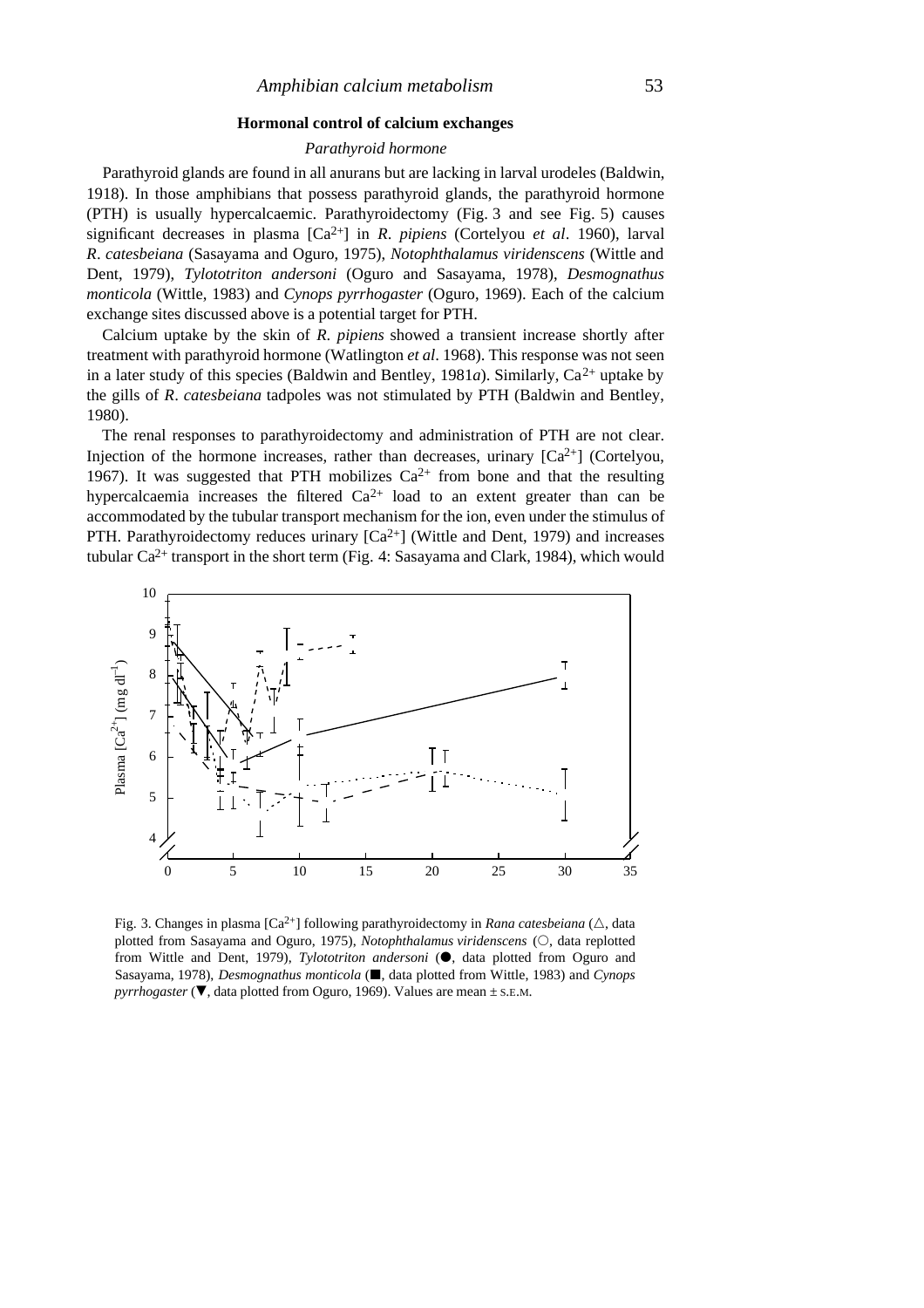

Fig. 4. Renal tubular  $Ca^{2+}$  reabsorption in *Rana pipiens* ( $\mu$ equivkg<sup>-1</sup> h<sup>-1</sup>) before and after parathyroidectomy. Data replotted from Sasayama and Clark (1984). Values are mean + S.E.M. *N*=4–13 in each group. An asterisk indicates a value significantly different from the control value (*P*<0.05).

imply an inhibition of tubular  $Ca^{2+}$  transport by PTH. In the latter study, there was no significant change in the calcium clearance ratio, indicating that fractional  $Ca^{2+}$ reabsorption did not change and that the increased rate of  $Ca^{2+}$  transport might be explained by an increased glomerular filtration rate, which did occur. The paradoxical dilution of urine calcium concentration following parathyroidectomy in *N*. *viridenscens* (Wittle and Dent, 1979) may be resolved by the possibility that parathyroidectomy leads to a transient hypercalcuria, which becomes reversed as other regulatory systems come on line to compensate for the loss of PTH. In support of this, there was an increase in urinary [Ca2+] following parathyroidectomy in *R*. *pipiens* that reversed after several days (Fig. 5: Cortelyou *et al*. 1960). The hypocalcuria in *N*. *viridenscens* was apparent 1 day after parathyroidectomy whereas the hypercalcuria in *R*. *pipiens* began on day two, suggesting that there may be species differences in the time courses of the possible compensatory responses. It is difficult to unravel these inconsistencies and paradoxes from wholeanimal data; studies of responses of isolated tubules to PTH may be required to clarify the role of this hormone in renal tubular  $Ca^{2+}$  transport.

The role of parathyroid hormone in intestinal  $Ca^{2+}$  transport is similarly obscure. Five days after parathyroidectomy, there was no significant change in duodenal or jejunal–ileal Ca2+ transport in isolated preparations of *R*. *pipiens* intestine (Robertson, 1975).

The response of bone (and possibly other calcium deposits) to parathyroid hormone is much clearer (Yoshida and Talmadge, 1962). The approach of these workers was to perfuse (lavage) the body cavity with  $Ca^{2+}$ -free Ringer's solution to stimulate parathyroid hormone release and then to study the responses of bone to this treatment in intact and parathyroidectomized frogs (*Rana catesbeiana*). Microscopic examination of bone cells showed a large increase in osteoclast frequency after 10h of  $Ca^{2+}$ -free lavage that was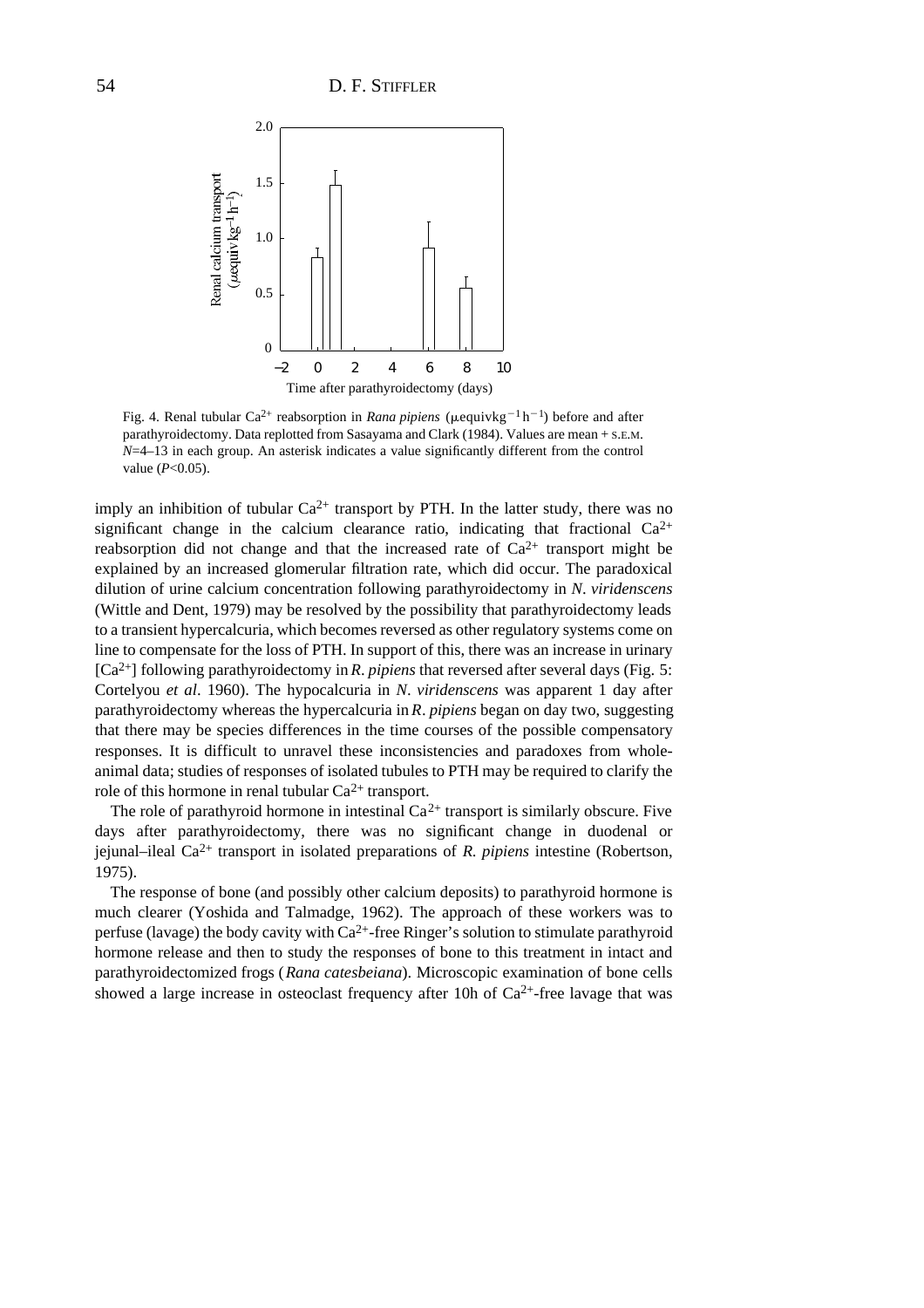

Fig. 5. Plasma and urine [Ca2+] following parathyroidectomy in *Rana pipiens* . Data replotted from Cortelyou *etal*. (1960).

abolished by parathyroidectomy (Fig. 6). Since osteoclasts are known to be the bone cell type that mobilizes  $Ca^{2+}$ , these data suggest that parathyroid hormone stimulates the development of osteoclasts which, in turn, dissolve bone to liberate  $Ca^{2+}$ .  $Ca^{2+}$ -free lavage also increased the liberation of  ${}^{45}Ca^{2+}$  from calcareous deposits in this study and the response was abolished by parathyroidectomy (Fig. 7). Parathyroid extract causes the appearance of osteoclasts in bone of *N*. *viridensens*; these cells could not be located in control animals (Wittle and Dent, 1979).



Fig. 6. The response of *Rana catesbeiana* bone cells (osteoclasts) to peritoneal lavage with  $Ca^{2+}$ -free solutions. The number of osteoclasts (number/microscopic field $\times$ 100) increased during lavage in control animals; it did not in parathyroidectomized (PTX) animals. Data plotted from Yoshida and Talmage (1962).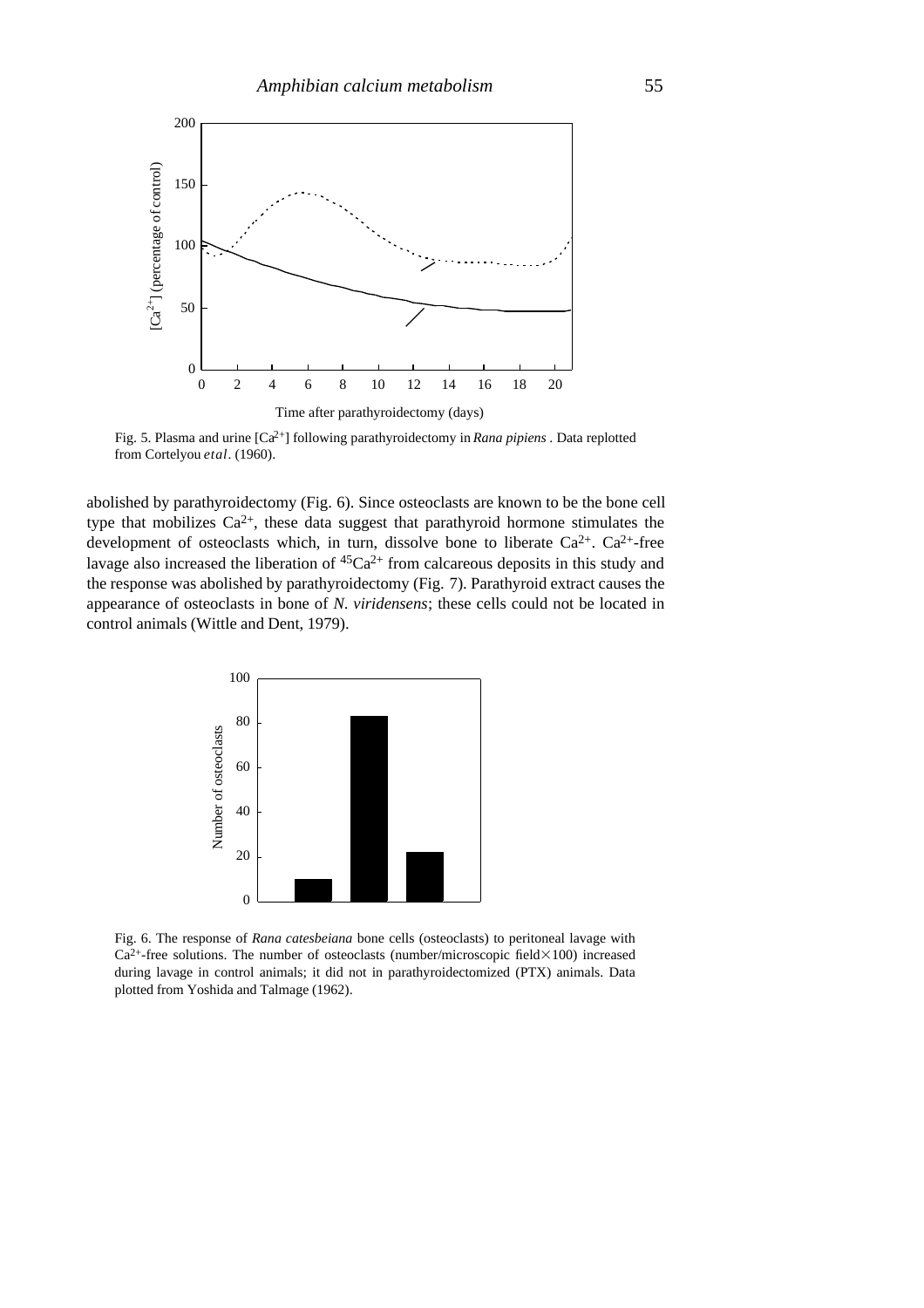

Fig. 7. Effects of irrigation of the peritoneal cavity (lavage) with  $Ca^{2+}$ -free solutions on mobilization of previously loaded 45Ca2+ from bone. In control animals (*Rana catesbeiana*), there appears to be a faster rise in radioactivity in the blood, at least initially, than in parathyroidectomized (PTX) animals. Data plotted from Yoshida and Talmage (1962). Values are mean ± S.E.M. *N*=14 (controls); 8 (PTX).

# *Calcitonin*

In amphibians, calcitonin is produced by the ultimobranchial glands, which are the evolutionary anlage of the C-cells of the mammalian thyroid. Calcitonin or ultimobranchial gland extracts cause decreases in plasma [Ca2+] in *Rana pipiens* (McWhinnie and Scopelliti, 1978), *Cynops pyrrhogaster* (Uchiyama, 1980), *Bufo boreas* and *B*. *marinus* (Boschwitz and Bern, 1971) and *Rana catesbeiana* tadpoles (Sasayama, 1978), but not *Xenopus laevis* (McWhinnie and Scopelliti, 1978) or *Ambystoma mexicanum* (Kingsbury and Fenwick, 1989). Ultimobranchialectomy (UBX; removal of the ultimobranchial glands) results in significant increases of the plasma  $[Ca^{2+}]$  in *R*. *pipiens*(Robertson, 1975).

Furthermore, plasma calcitonin titres increase when *R*. *pipiens* are adapted to high- $Ca^{2+}$  environments (Robertson, 1987). These results, taken together, suggest that calcitonin is a hypocalcaemic hormone, as it is in other vertebrate groups. Potential target organs for calcitonin are, of course, the same as those discussed above.

The skin, as a calcium uptake organ, is one potential site of calcitonin action, but experiments have given varying results. Calcium influx was unaffected by calcitonin in a study of *R*. *pipiens* skin (Baldwin and Bentley, 1981*a*). Experiments on intact *A. mexicanum* showed significant inhibition of  $Ca^{2+}$  influx (Kingsbury and Fenwick, 1989). Calcitonin was effective in decreasing branchial Ca2+ uptake by *R*. *catesbeiana* tadpoles (Baldwin and Bentley, 1980).

Urinary excretion of  $Ca^{2+}$  is also responsive to calcitonin. Ultimobranchialectomy increases renal calcium loss (Robertson, 1975), indicating that calcitonin stimulates renal tubular  $Ca^{2+}$  transport. This would be counter to all expectations, however, and it is possible that the UBX-induced hypercalcuria is an indirect effect of the increased plasma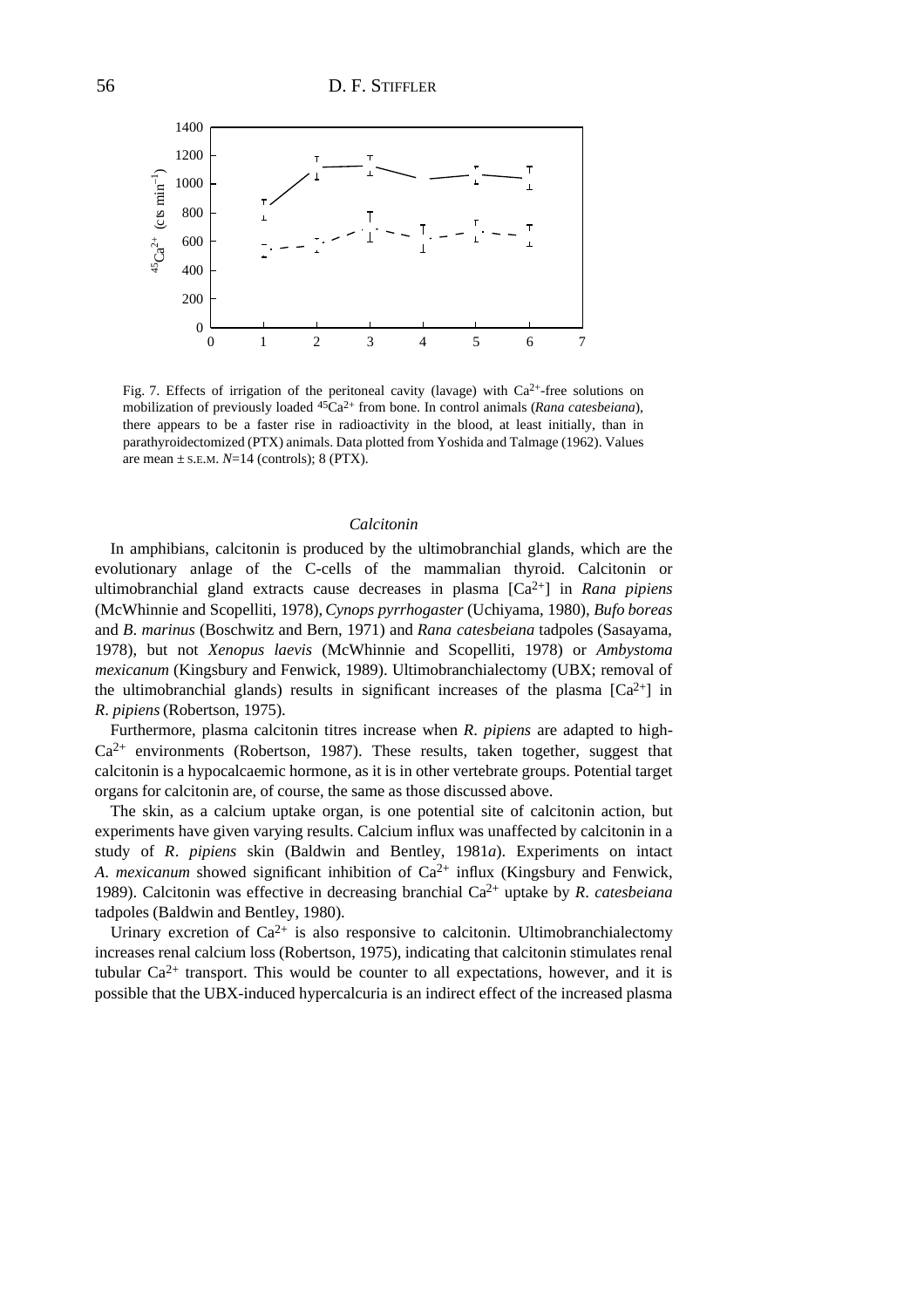$[Ca^{2+}]$  under these conditions and of the consequent increase in the filtered load of  $Ca^{2+}$  in the nephrons.

Intestinal  $Ca^{2+}$  transport in *R. pipiens* is unaffected by UBX (Robertson, 1975) in vitamin-D-deficient preparations and in preparations containing vitamin D<sub>3</sub>. Intestinal segments from ultimobranchialectomized frogs did increase  $Ca^{2+}$  absorption when dihydrotachysterol, a vitamin D analogue, was present, however (Robertson, 1975).

#### *Vitamin D*

Vitamin D, or cholecalciferol, is known to be intimately involved in calcium metabolism in the vertebrates. *Rana pipiens* exhibits a small, but significant, increase in plasma  $[Ca^{2+}]$  when treated with 2.5mg of vitamin D (Fig. 8: Robertson, 1975). Again several potential sites of  $Ca^{2+}$  exchange have been investigated as possible targets for vitamin D. The intestine of *Rana pipiens* clearly responds to vitamin D (Fig. 8: Robertson, 1975) as does the kidney (Fig. 9: Robertson, 1975). Baldwin and Bentley (1981*a*) could find no significant effect of vitamin D in *Rana pipiens* cutaneous  $Ca^{2+}$ exchange; however, they did find a stimulatory effect of this vitamin on *Rana catesbeiana* gill  $Ca^{2+}$  uptake (Baldwin and Bentley, 1980).

#### *Prolactin*

The anterior pituitary hormone prolactin has a hypercalcaemic effect in teleost fish (Pang *et al*. 1971). This peptide has been tested for calcium regulatory activity in a few species of amphibians. An early study of prolactin activity in  $Ca^{2+}$  regulation was unable to find a statistically significant response in *Bufo boreas* and *B*. *marinus* (Boschwitz and Bern, 1971). Later studies in *Rana catesbeiana* tadpoles (Sasayama and Oguro, 1982) and adults (Baksi *et al*. 1978) revealed a hypercalcaemic response to this peptide.



Fig. 8. Responses to vitamin D of *Rana pipiens* plasma [Ca<sup>2+</sup>] and serosal/mucosal [Ca<sup>2+</sup>] ratios in intestinal sac preparations. Data plotted from Robertson (1975). Values are mean  $\pm$ S.E.M., *N*=6–10 frogs in each group. Asterisks denote a significant difference from the control value (*P*<0.05).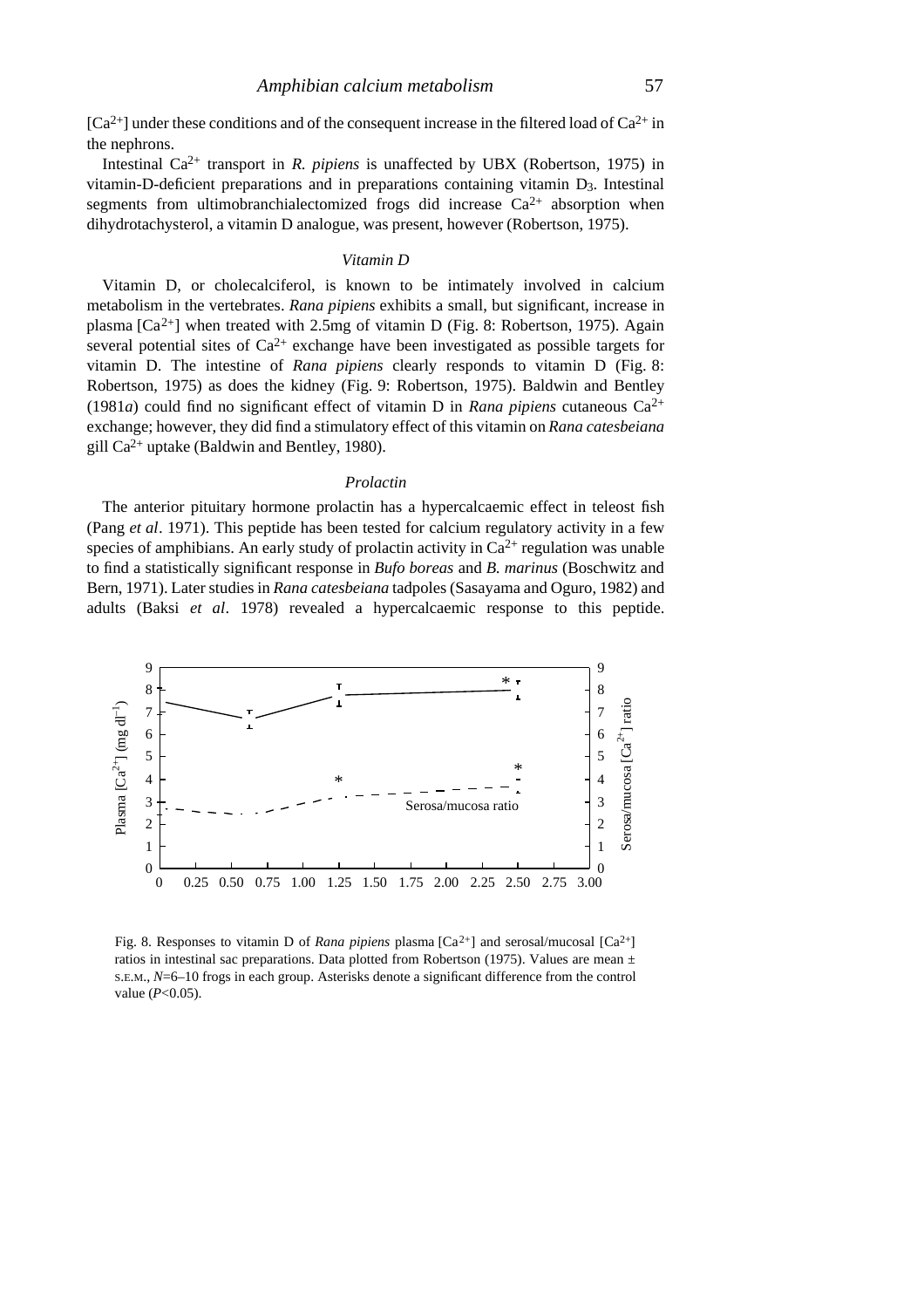Hypophysectomy causes a hypocalcaemia in *Necturus maculosus* that is reversed by prolactin (Fig. 10: Pang, 1981). It may be that aquatic amphibians rely more on prolactin than on parathyroid hormone. Indeed, larval urodeles, which are aquatic, lack parathyroid glands (Clark, 1983).



Fig. 9. Responses of urinary Ca 2+ excretion to vitamin D in *Rana pipiens*. Data plotted from Robertson (1975). Values are mean ± S.E.M., *N*=6–10 at each point. Asterisks denote a significantly different value from the control value (*P*<0.05).



Fig. 10. Effects of hypophysectomy (HYPX) and replacement with prolactin on plasma [Ca2+] in *Necturus maculosus*. Data plotted from Pang (1981). Values are mean + S.E.M., *N*=6–11 at each point. Asterisks denote values significantly different from the sham-operated value (*P*<0.05).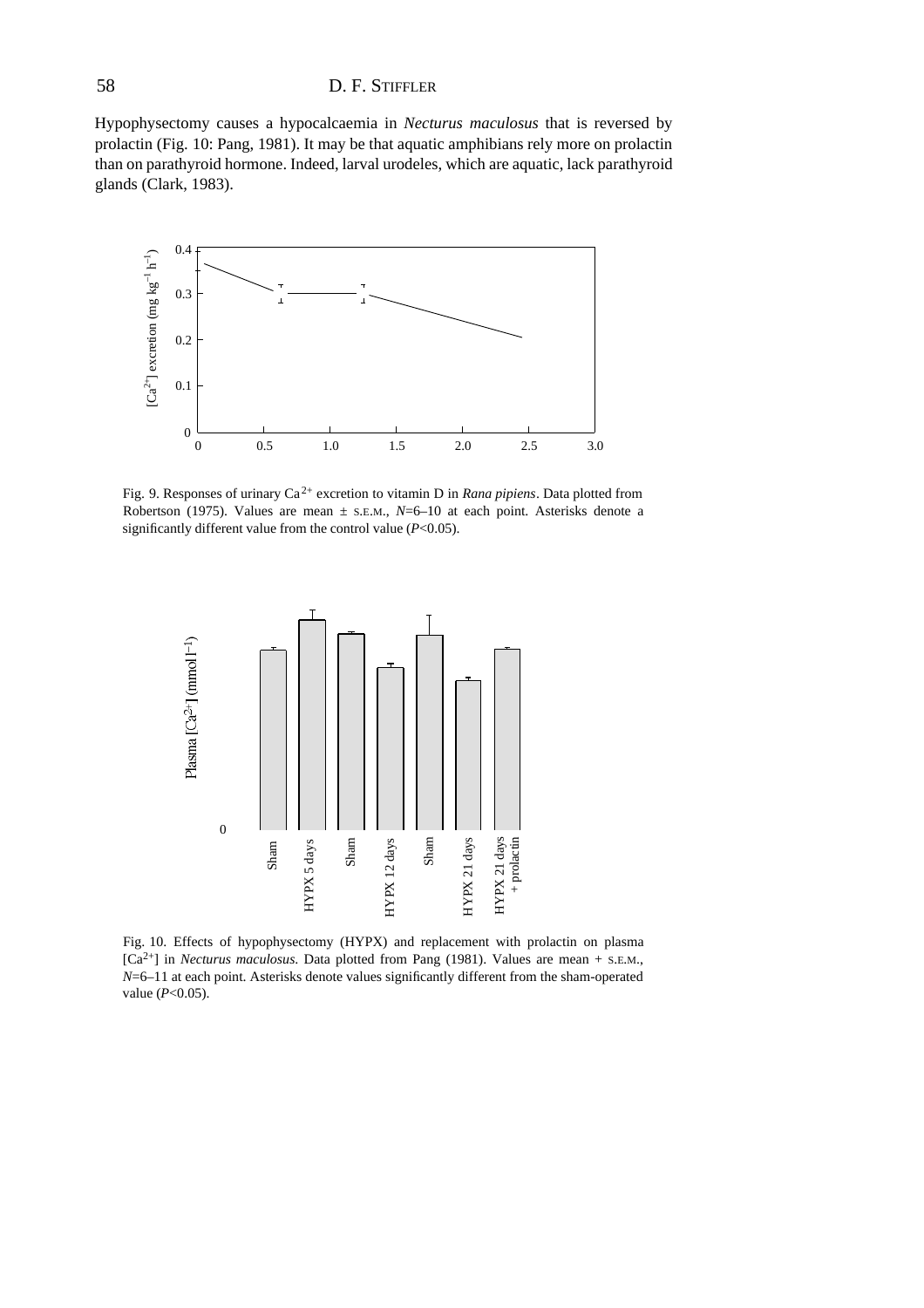### *Amphibian calcium metabolism* 59

### *Oestrogen*

Oestrogen is known to affect calcium metabolism in mammals so it it interesting to know whether similar effects occur in amphibians. Baksi *et al*. (1978), working with *Ranapipiens*, demonstrated oestradiol-induced increases in plasma  $[Ca^{2+}]$  and  $1.25(OH)$ <sub>2</sub> vitamin D<sub>3</sub>; oestradiol was given at  $5mgday^{-1}$  for 6 days.

### **Interactions between calcium and acid–base balance**

Amphibians, especially anurans, have significant stores of calcium phosphates and calcium carbonates in their bones and endolymphatic sacs. These salts, especially the carbonates, are potentially effective buffers during times of acidotic stress. Simkiss (1968) demonstrated that urinary  $Ca^{2+}$  excretion increases in *Rana temporaria* during respiratory acidosis, although there was no significant change in plasma  $[Ca^{2+}]$ . Tufts and Toews (1985), working with *Bufo marinus*, reported increased plasma and urinary [Ca<sup>2+</sup>] during respiratory acidosis. Robertson (1972) showed that parathyroidectomized *Rana pipiens* have reduced acid–base compensatory capability during respiratory acidosis, suggesting that parathyroid hormone is involved. Parathyroid hormone stimulates H<sup>+</sup> secretion in toad urinary bladder (Frazier, 1976). All of this has prompted Dacke (1979) to suggest that the primitive function of the parathyroid might be in acid–base balance.

#### **Conclusions**

After a period of considerable activity through the 1970s, study of amphibian calcium metabolism has diminished significantly. From the earlier studies, we have a reasonable idea about which organs and tissues are involved in calcium exchange. We know little, however, of the magnitudes of exchange. Many of the elementary forms of analysis that have been applied to the study of other ion-transporting systems, such as Michaelis–Menten kinetic analysis, have not been applied to calcium transport in any amphibian tissue. A similar situation exists with respect to our knowledge of the stoichiometry of calcium exchanges in amphibian tissues. Although a great deal of information relating to mechanisms of calcium exchange at the cell membrane level in fish tissues has accumulated (see Flick and Verbost, 1993), there has been no such progress in amphibian physiology. Finally, our knowledge of the role played by endocrine regulatory systems in  $Ca^{2+}$  metabolism is fragmentary at best. While considerable effort has been expended to understand the involvement of a number of humoral agents, the results have often been inconclusive and inconsistent.

#### **References**

BAKSI, S. N., KENNY, A. D., GALLI-GALLARDO, S. M. AND PANG, P. K. T. (1978). Vitamin D metabolism in bullfrogs and Japanese quail: Effects of estradiol and prolactin. *Gen*. *comp*. *Endocr.* **35**, 258–262. BALDWIN, F. M. (1918). Pharyngeal derivatives of *Amblystoma*. *J*. *Morph.* **30**, 605–680.

BALDWIN, G. F. AND BENTLEY, P. J. (1980). Calcium metabolism in bullfrog tadpoles (*Rana catesbeiana*). *J*. *exp*. *Biol*. **88**, 357–365.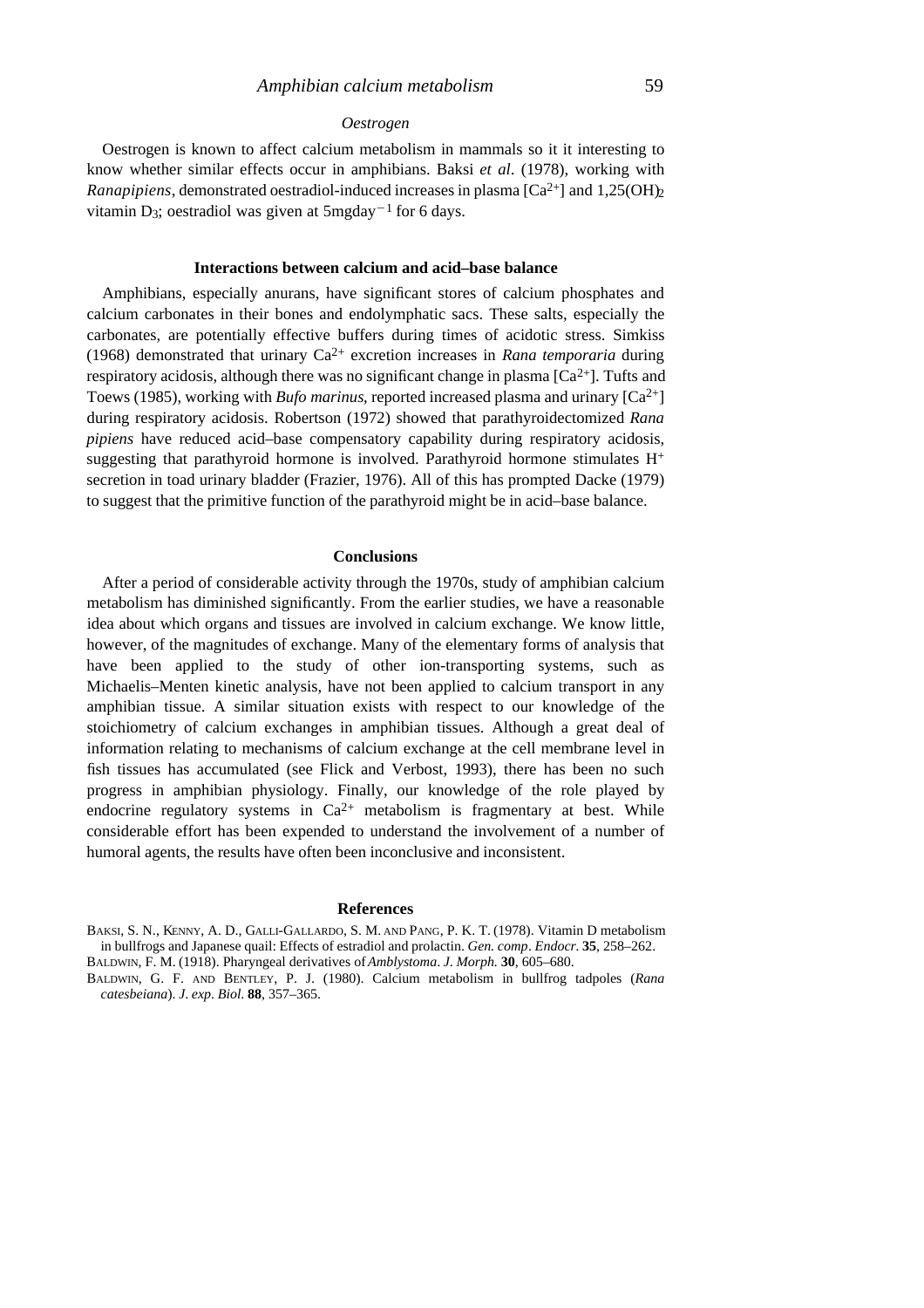- BALDWIN, G. F. AND BENTLEY, P. J. (1981*a*). A role for skin in Ca metabolism of frogs? *Comp*. *Biochem*. *Physiol*. **68**A, 181–185.
- BALDWIN, G. F. AND BENTLEY, P. J. (1981*b*). Calcium exchanges in two neotenic urodeles: *Necturus maculosus* and *Ambystomatigrinum*. Role of the integument. *Comp*. *Biochem*. *Physiol*. **70**A, 65–68.
- BENTLEY, P. J. (1971). Endocrines and osmoregulation. A comparative account of the regulation of water and salt in vertebrates. In *Zoophysiology and Ecology*, vol. 1. (ed. D. S. Farner). New York: Spring-Verlag. 300pp.
- BOSCHWITZ, D. AND BERN, H. A.(1971). Prolactin, calcitonin and blood calcium in the toads *Bufo boreas* and *Bufo marinus*. *Gen*. *comp*. *Endocr*. **17**, 586–588.
- CLARK, N. B.(1983). Evolution of calcium regulation in lower vertebrates. *Am*. *Zool*. **23**, 719–728.
- CLARK, N. B. AND DANTZLER, W. H. (1975). Renal tubular transport of calcium and phosphate: Role of calcitonin. *Gen. comp. Endocr*. **26**, 321–326.
- CLARK, N. B. AND SASAYAMA, Y. (1981). The role of parathyroid hormone on renal excretion of calcium and phosphate in the Japanese quail. *Gen. comp. Endocr.* **45**, 234–241.
- CORTELYOU, J. R. (1967). The effects of commercially prepared parathyroid extract on plasma and urine calcium levels in *Rana pipiens.Gen. comp. Endocr*. **9**, 234-240.
- CORTELYOU, J. R., HIBNER-OWERKO, A. AND MULLOY, J. (1960). Blood and urine calcium changes in totally parathyroidectomized *Ranapipiens*. *Endocrinology* **66**, 441–450.
- DACKE, C. G. (1979). *Calcium Regulation in Sub-mammalian Vertebrates*. London: Academic Press. 222pp.
- DOUGHERTY, W. J. (1973). Ultrastructural changes in the secretory cycle of parathyroid cells of winter frogs (*Ranapipiens*) after pituitary homoimplantation. *Z*. *Zellforsch*. *mikrosk. Anat*. **146**, 167–175.
- FLICK, G. AND VERBOST, P. M. (1993). Calcium transport in fish gills and intestine. *J. exp. Biol*. **184**, 17–29.
- FRAZIER, L. W. (1976) Effects of parathyroid hormone on H<sup>+</sup> and NH<sub>4</sub><sup>+</sup> excretion in toad urinary bladder. *J*. *Membr*. *Biol*. **30**, 187–196.
- KINGSBURY, D. L. AND FENWICK, J. C. (1989). The effect of eel calcitonin on calcium influx and plasma ion levels in axolotls, *Ambystomamexicanum*. *Gen*. *comp*. *Endocr*. **75**, 135–138.
- KIRSCHNER, L. B. (1983). Sodium chloride absorption across the body surface: frog skins and other epithelia. *Am*. *J*. *Physiol*. **244**, R429–R443.
- KROGH, A. (1937). Osmotic regulation in the frog (*R*. *esculenta*) by active absorption of chloride ions. *Skand*. *Arch*. *Physiol*. **76**, 60–74.
- MCWHINNIE, D. J. AND SCOPELLITI, T. G. (1978). A comparative study of the influence of calcitonin on plasma mineral and volume dynamics in the amphibians, *Ranapipiens* and *Xenopuslaevis* and the rat. *Comp*. *Biochem*. *Physiol*. **61**A, 487–495.
- OGURO, C. (1969). Parathyroid glands of the newt, *Cynops pyrrhogaster*, with reference to parathyroidectomy. *Annotneszool.jap.* **42**, 21–29.
- OGURO, C. AND SASAYAMA, Y.(1978). Function of the parathyroid gland in serum calcium regulation in the newt *Tylototritonandersoni* Boulenger. *Gen*. *comp*. *Endocr*. **35**, 10–15.
- OGURA, C., SASAYAMA, Y., IKADAI, H. AND YOSHIZAWA, H. (1975). Changes in calcium concentrations of serum and coelomic fluid of the bullfrog, *Rana catesbeiana*, during larval development and metamorphosis. *Dev. Growth Diff*. **17**, 71–75.
- PANG, P. K. T. (1981). Pituitary and prolactin influences on calcium regulation in the mud puppy, *Necturusmaculosus*. *Gen*. *comp*. *Endocr*. **44**, 524–529.
- PANG, P. K. T., GRIFFITH, R. W. AND PICKFORD, G. E. (1971). Hypocalcemia and tetanic seizures in hypophysectomized killifish, *Fundulus heteroclitus*. *Proc. Soc. exp. Biol. Med*. **136**, 85-87.
- PILKINGTON, J. B. AND SIMKISS, K. (1966). The mobilization of the calcium carbonate deposits in the endolymphatic sacs of metamorphosing frogs. *J*. *exp*. *Biol*. **45**, 329–341.
- ROBERTSON, D. (1977). The annual pattern of plasma calcium in the frog and the seasonal effect of ultimobranchialectomy and parathyroidectomy. *Gen*. *comp*. *Endocr*. **33**, 336–343.
- ROBERTSON, D. R. (1972). Influence of the parathyroids and ultimobranchial glands in the frog (*Rana pipiens*) during respiratory acidosis. *Gen*. *comp*. *Endocr*. (Suppl.) **3**, 421–429.
- ROBERTSON, D. R. (1975). Effects of the ultimobranchial and parathyroid glands and vitamins  $D_2$ ,  $D_3$ and dihydrotachysterol2 on blood calcium and intestinal calcium transport in the frog. *Endocrinology* **96**, 934–940.
- ROBERTSON, D. R. (1976). Diurnal and lunar periodicity of intestinal calcium transport and plasma calcium in the frog *Ranapipiens*. *Comp*. *Biochem*. *Physiol*. **54**A, 225–231.